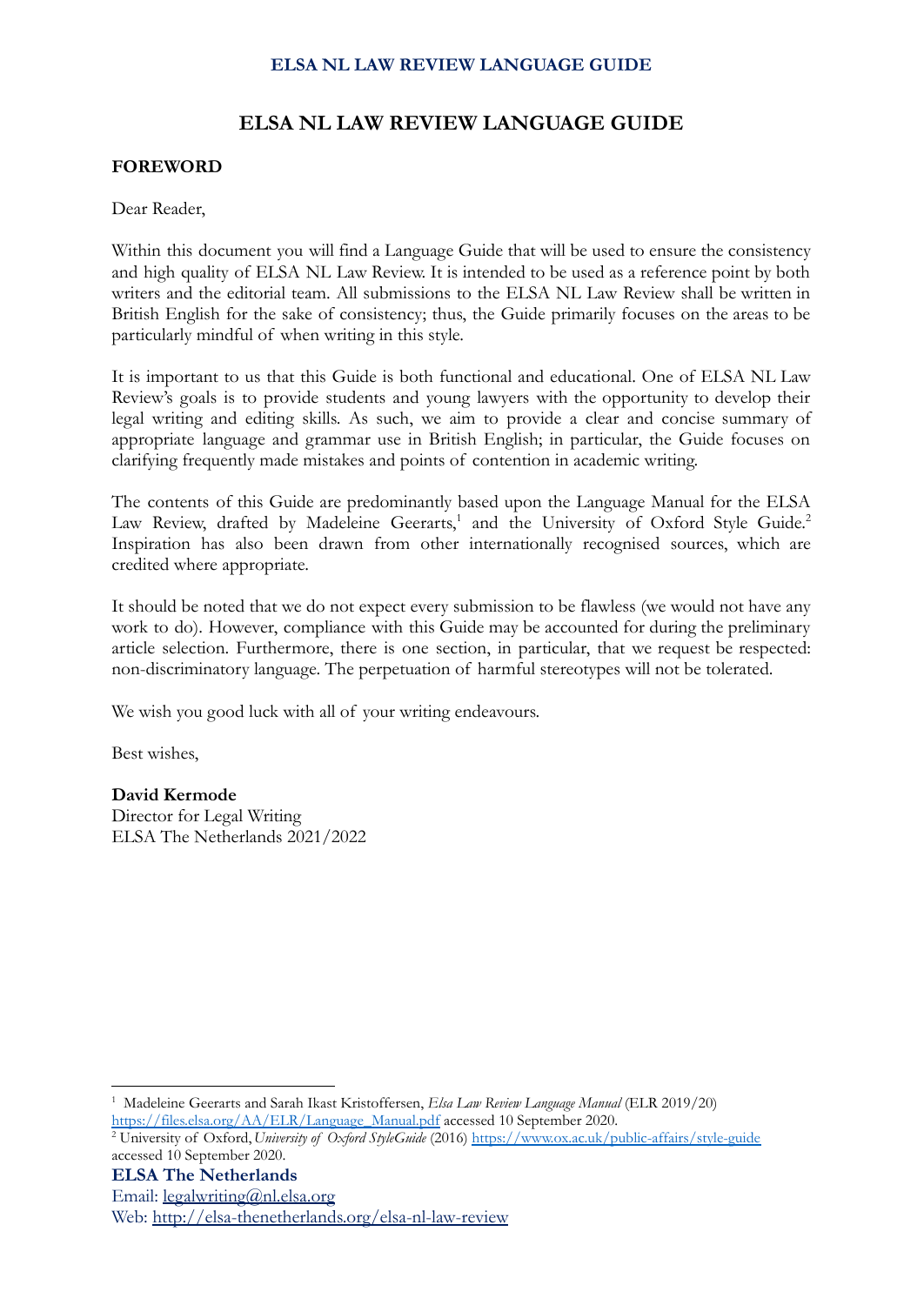### **Table of Contents**

| 1.                   |                                          | Non-discriminatory language                   | $\boldsymbol{3}$        |
|----------------------|------------------------------------------|-----------------------------------------------|-------------------------|
| 2.                   |                                          | <b>Spelling (in British English)</b>          | 4                       |
|                      | 2.1.                                     | Verbs and nouns                               | 4                       |
|                      | 2.2.                                     | Exceptions to use of British English spelling | 5                       |
| 3.                   | Punctuation                              |                                               | 5                       |
|                      | 3.1.                                     | Quotations                                    | 5                       |
|                      | 3.2.                                     | <b>Dashes</b>                                 | 6                       |
|                      | 3.3.                                     | Commas                                        | $\overline{\mathbf{z}}$ |
|                      | 3.4.                                     | Apostrophes                                   | 7                       |
| 4.                   |                                          | Capitalisation                                | 8                       |
| 5.                   | Abbreviations, contractions and acronyms |                                               | 8                       |
| 6.                   | Use of first person                      |                                               |                         |
| <b>Italics</b><br>7. |                                          |                                               | 9                       |
| 8.                   | <b>Numbers</b>                           |                                               |                         |
| 9.                   | Dates                                    |                                               | 9                       |
|                      |                                          |                                               |                         |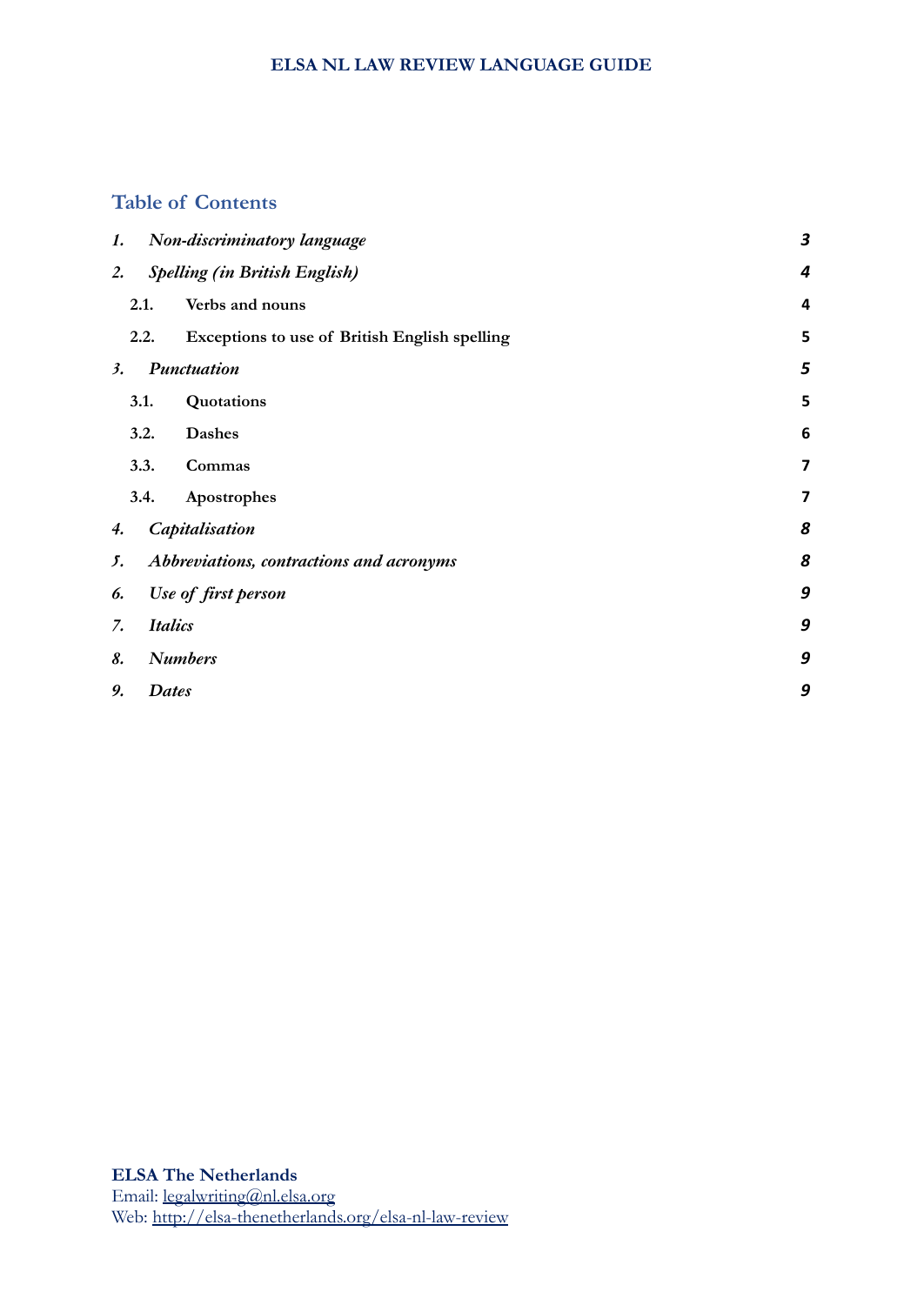# <span id="page-2-0"></span>1. Non-discriminatory language 3

Authors should avoid using discriminatory language that could perpetuate harmful stereotypes, offend, or exclude certain groups. Alternatives to gendered language should always be used if they are available. Gender specific forms should only be used when it is appropriate and necessary for context.

The following should be followed unless an alternative is necessary in a specific context.

Use **gender neutral pronouns**.

e.g. **'Their'** NOT **'his/her'** e.g. **'Themselves'** NOT **'himself/herself'**

- Use **gender-neutral job titles**.

e.g. **'Bar staff' or 'bartender'** NOT **'barman/maid'**

e.g. **'Firefighter'** NOT '**fireman'**

- e.g. **'Chair' or 'Chairperson'** NOT '**Chairman'**
- Avoid general terms containing **the prefix or suffix 'man'** when possible.

e.g. **'Workforce'** NOT **'manpower'**

- e.g. **'Humankind'** NOT **'mankind'**
- **Specify an individual's sex or gender only if appropriate and relevant** in the context.<sup>4</sup>

e.g**. 'Doctor'** NOT **'female/male doctor'**

- A person's **gender or sex should never be assumed** and cannot be determined by their profession or position**.**

<sup>3</sup> For a more extensive explanation see: CERN Translation, Minutes and Council Support group, *Cern English Language Style Guide* ( TMC Translations, Minutes and Council Support, English Translation section 2020) [https://translation-council-support-group.web.cern.ch/sites/translation-council-support-group.web.cern.ch/files/st](https://translation-council-support-group.web.cern.ch/sites/translation-council-support-group.web.cern.ch/files/styles/CERN%20TM%20English%20language%20style%20guide.pdf) [yles/CERN%20TM%20English%20language%20style%20guide.pdf](https://translation-council-support-group.web.cern.ch/sites/translation-council-support-group.web.cern.ch/files/styles/CERN%20TM%20English%20language%20style%20guide.pdf) accessed 10 September 2020.

<sup>&</sup>lt;sup>4</sup> In certain cases, it is appropriate to draw attention to the gender of a group or certain individuals. This is in particular true when considering the importance of disaggregated data for informing gender analysis and promoting equality.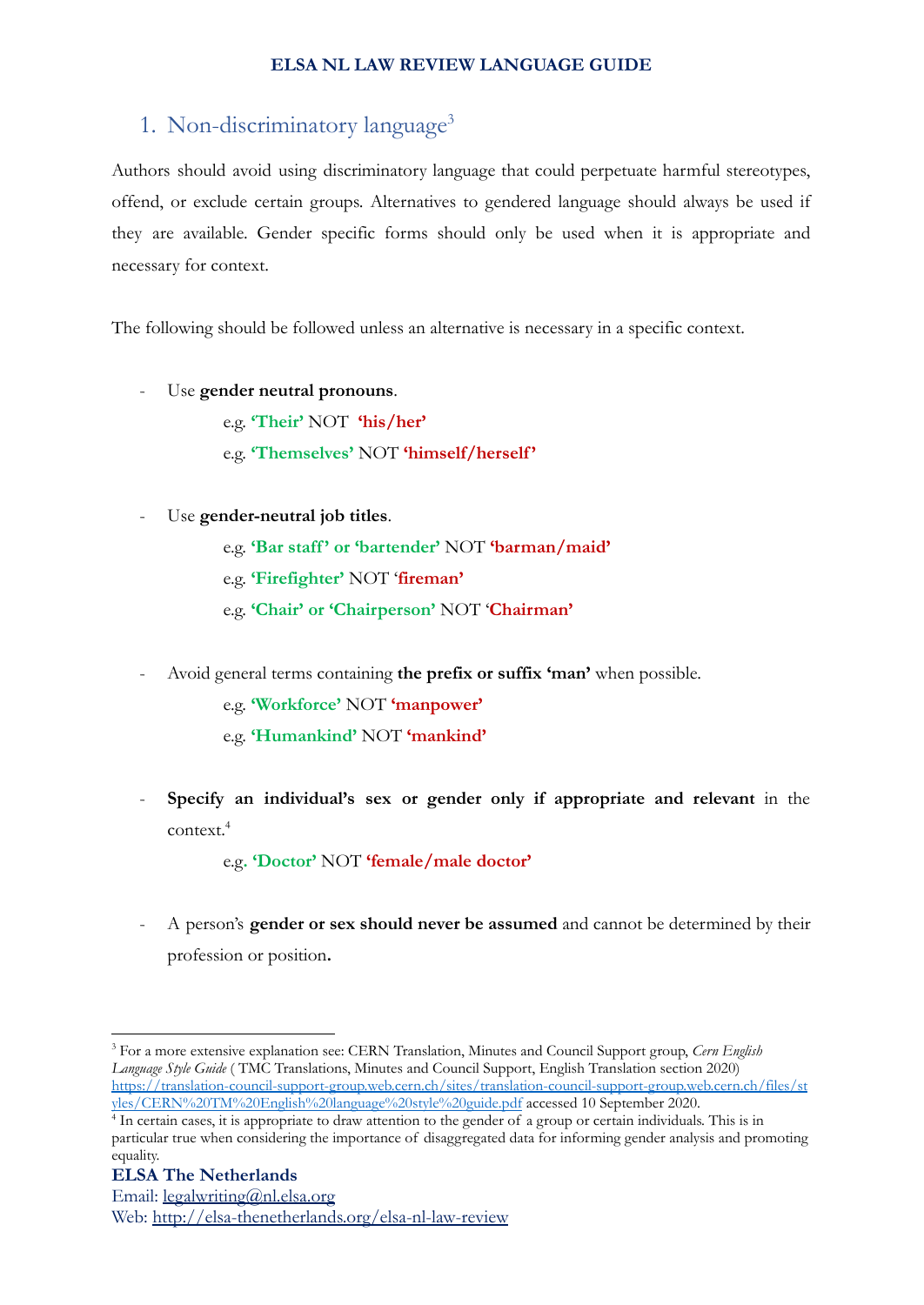e.g. If a text only makes reference to 'the President' or 'presidents', it is inappropriate to use he/him pronouns.

# <span id="page-3-0"></span>2. Spelling (in British English) 5

The author should take care to use British English spelling consistently throughout the piece. While there is, in general, no right or wrong style, use of British English in ELSA NL Law Review is important for the sake of consistency.

Keep in mind the basic differences below when writing in British English.

| <b>British English</b> | <b>American English</b> | Example                            |
|------------------------|-------------------------|------------------------------------|
| $-ise/-$ isation       | $-ize/-$ ization        | Organise/isation<br><b>NOT</b>     |
|                        |                         | organize/ization                   |
| -yse                   | -yze                    | Analyse NOT analyze                |
| -our                   | $-0r$                   | Colour NOT color                   |
| -ogue                  | $-og$                   | Catalogue NOT Catolog              |
| $-re$                  | -r                      | Centre NOT center                  |
| -lling/-lled/-ller     | $-ling/$ -led/-ler      | Travelling/lled/ller<br><b>NOT</b> |
|                        |                         | Traveling/led/ler                  |

### <span id="page-3-1"></span>2.1. Verbs and nouns

There are some variations in verb and noun usage between British and American styles. Below is an overview of some frequently confused words.

<sup>5</sup> See also, University of Oxford,*University of Oxford Style Guide*(2016) [https://www.ox.ac.uk/public-affairs/style-guide](https://www.ox.ac.uk/public-affairs/style-guide%20accessed%2010%20September%202020) accessed 10 September 2020; Madeleine Geerarts and Sarah Ikast Kristoffersen, *Elsa Law Review Language Manual* (ELR 2019/20)

[https://files.elsa.org/AA/ELR/Language\\_Manual.pdf](https://files.elsa.org/AA/ELR/Language_Manual.pdf) accessed 10 September 2020.

**ELSA The Netherlands**

Email: [legalwriting@nl.elsa.org](mailto:legalwriting@nl.elsa.org)

Web: <http://elsa-thenetherlands.org/elsa-nl-law-review>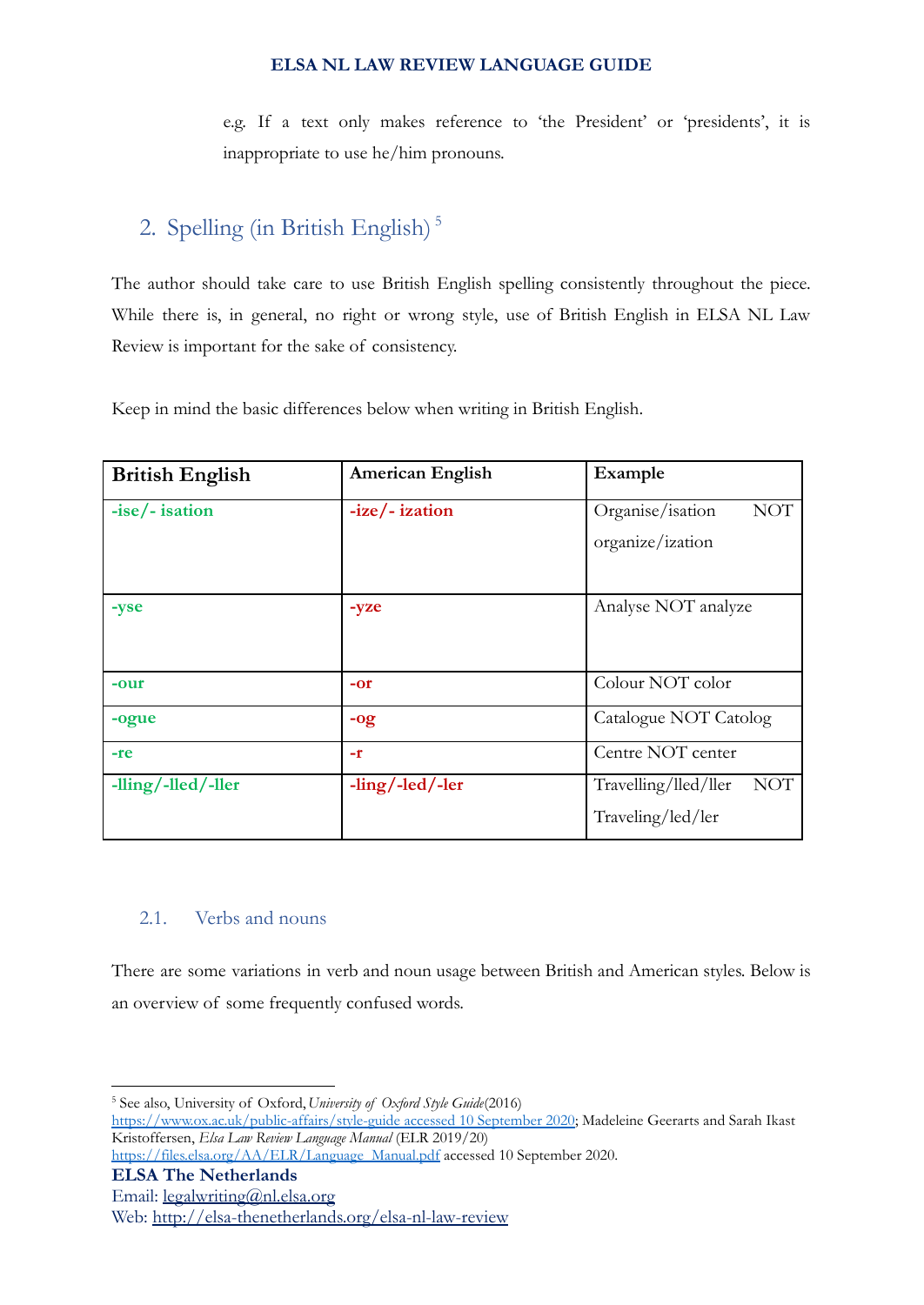| <b>British Noun</b> | <b>British Verb</b> | <b>American Noun</b> | <b>American Verb</b> |
|---------------------|---------------------|----------------------|----------------------|
| <b>Offence</b>      | <b>Offend</b>       | <b>Offense</b>       | <b>Offend</b>        |
| <b>Practice</b>     | <b>Practise</b>     | <b>Practise</b>      | <b>Practise</b>      |
| <b>Licence</b>      | License             | License              | License              |
| <b>Defence</b>      | <b>Defend</b>       | <b>Defense</b>       | <b>Defend</b>        |

### <span id="page-4-0"></span>2.2. Exceptions to use of British English spelling

- The use of non-British English spelling should be maintained if **quoting a non-British English text**.
- **Names of institutions**should remain in their original form.

e.g. the World Trade Organization

# <span id="page-4-1"></span>3. Punctuation

### <span id="page-4-2"></span>3.1. Quotations

### *Is the quotation shorter than three lines?*

- **-** Quotations of up to three lines should be **incorporated directly into the text using single quotation marks** (-'-)**.**
- **- Quotations within short quotations take double quotation marks** (-"-).
- **-** It will sometimes be appropriate to introduce the quote using a comma; however, this is not always necessary.

e.g. **They said, 'It is uncommon for male ducks to quack; however experts have noted that they may "squeak, grunt, groan, bray, or growl"'.<sup>6</sup>**

Not

**They said, "It is uncommon for male ducks to quack; however experts have noted that they may 'squeak, grunt, groan, bray, or growl'".**

*Is the quotation longer than three lines?*

<sup>&</sup>lt;sup>6</sup> This is not an actual quote.

**ELSA The Netherlands**

Email: [legalwriting@nl.elsa.org](mailto:legalwriting@nl.elsa.org)

Web: <http://elsa-thenetherlands.org/elsa-nl-law-review>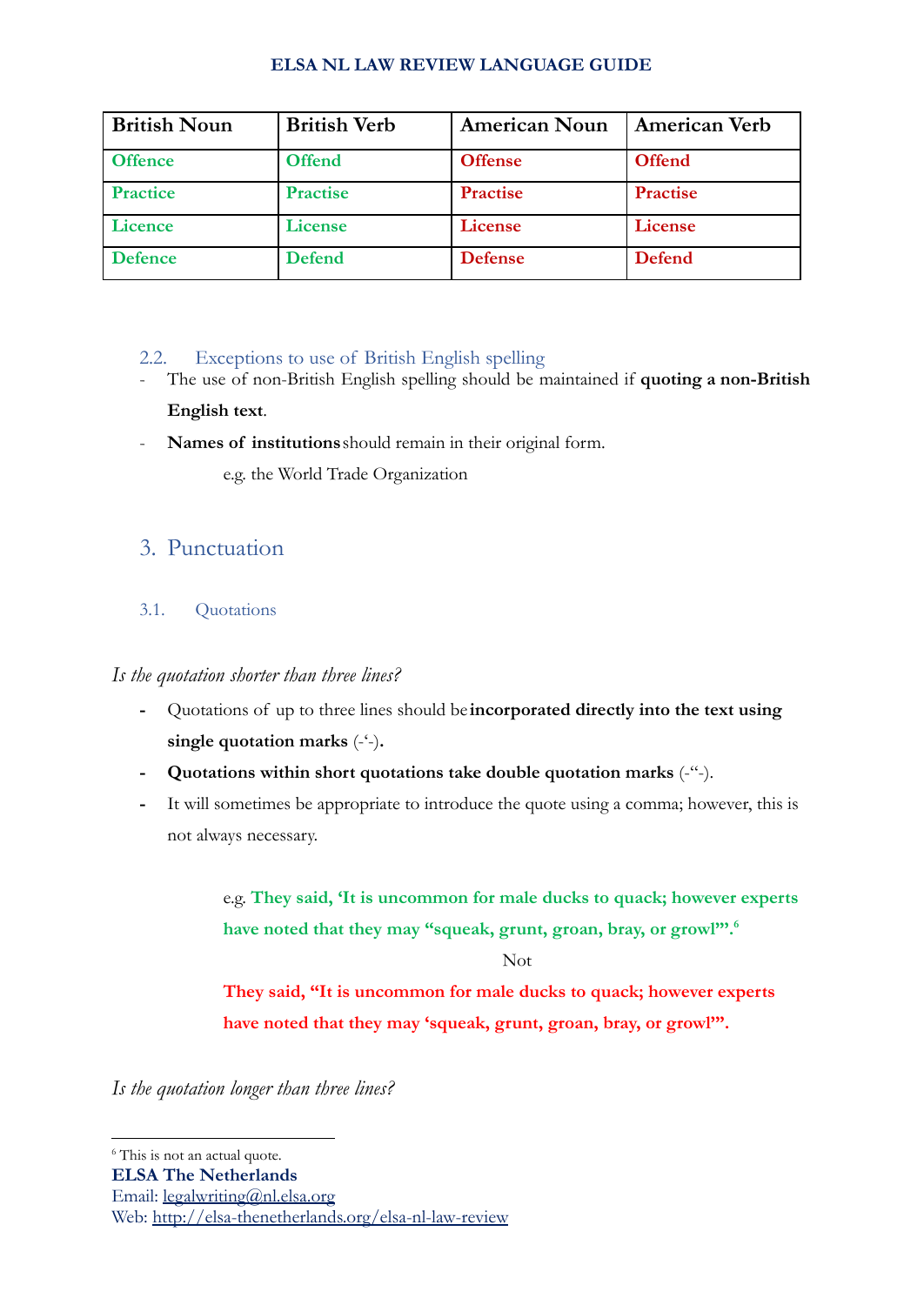- *-* Quotations longer than three lines should form an **indented paragraph**.
- *-* **Do not use quotation marks.**
- *-* **Single quotation marks should be placed around quotations within the quotation**.
- In general, a colon is used to introduced the quotation.

e.g. . The author wrote as follows:

It is uncommon for male ducks to quack; however experts have noted that they may 'squeak, grunt, groan, bray, or growl'. Females are considerably more vocal than males. This disparity may be a useful tool when attempting to 'sex a duck'.<sup>7</sup>

### *Quotations and punctuation*

In principle, punctuation (e.g. full stops, commas etc.) follows the final quotation mark. There are two exceptions:

- **-** If the punctuation is important for fully understanding the tone of the quotation (e.g. the quotation ends with an exclamation mark because someone is angry) then the final quotation mark comes after the punctuation;
- **-** If the whole sentence is a quotation then the final quotation mark comes after the punctuation.

### *Quotations and capitalisation*

- The quotation begins in the middle of a sentence in the text: the first letter of the quotation should not be capitalized unless the quotation itself is a complete sentence.
- The quotation begins at the start of a sentence in the text: the first letter should be capitalized, and square brackets '[X]' placed around it if it was not capitalized in the original text.

### <span id="page-5-0"></span>3.2. Dashes

An n-dash may be used to replace a colon, brackets, or commas. A space should be left on either side of the n-dash. M-dashes (—) are not used.

Email: [legalwriting@nl.elsa.org](mailto:legalwriting@nl.elsa.org)

Web: <http://elsa-thenetherlands.org/elsa-nl-law-review>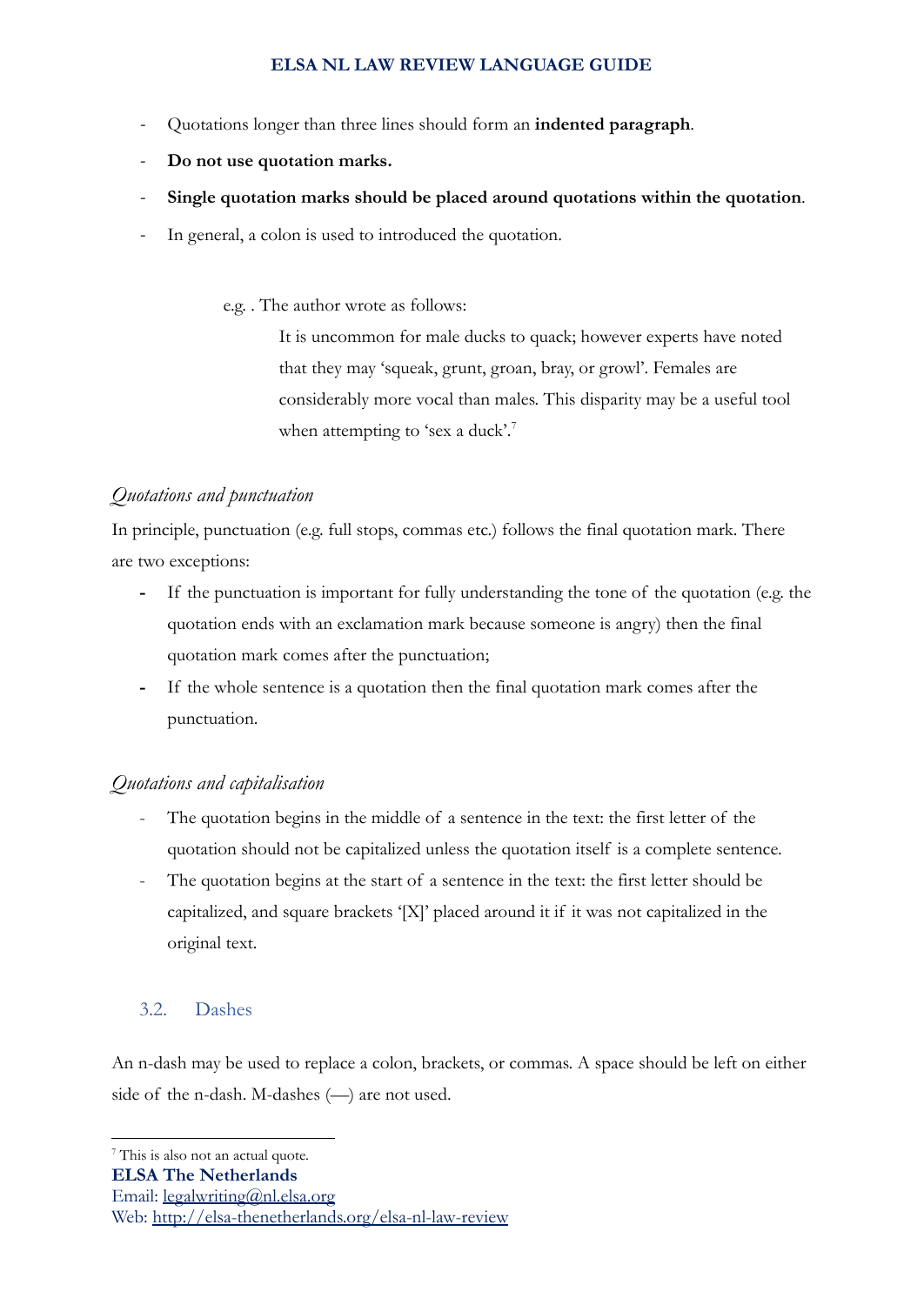# e.g. **'The house – as far as I could tell – was haunted'** not '**The house — as far as I could tell — was haunted'**

It may also be used to link joint authors/creators (i.e. those who collaborate) or indicate a range

of numbers. There are no spaces before or after the n-dash.

e.g. '**15-20 years'** not **'15—20 years'**

#### <span id="page-6-0"></span>3.3. Commas

Commas are frequently misused in all forms of writing. It is important to use the comma appropriately or it may harm the comprehensibility of the text.

For an in-depth explanation of the use of commas, please see the following source:

Pages 12-13 of *The University of Oxford Style Guideat* [https://www.ox.ac.uk/sites/files/oxford/media\\_wysiwyg/University%20of%20Oxford](https://www.ox.ac.uk/sites/files/oxford/media_wysiwyg/University%20of%20Oxford%20Style%20Guide.pdf) [%20Style%20Guide.pdf;](https://www.ox.ac.uk/sites/files/oxford/media_wysiwyg/University%20of%20Oxford%20Style%20Guide.pdf)

It should be noted that **the 'Oxford comma'** (a comma between the penultimate item in a list and the final 'and'/'or') is **not used in ELSA NL Law Review** unless necessary to prevent ambiguity. It may be appropriate to use semicolons '-;-' instead of commas in a particularly complex list.

### <span id="page-6-1"></span>3.4. Apostrophes

Apostrophes can be used in two ways. Attention should be paid to the rules below when writing a formal academic piece.

Firstly, apostrophes are used to show a possessive relationship between one thing and another.

- An -'s is added to singular nouns.

#### e.g. **'Blánaid's coffee'** NOT **'Blánaids coffee'**

- An -'s is added to plural nouns that do not end in an 's' e.g**. 'Women's rights'** NOT **'womens' rights'**
- Only an -' is added to plurals that end with an 's' e.g. **'Lions' manes'** NOT **'lions's manes'**
- In compound nouns (linking multiple nouns to form a certain concept), place the apostrophe at the end of the final part of the compound. e.g. **'my father-in-law's book'** NOT **'my father's-in-law's book'**

Secondly, apostrophes are also used to indicate contractions (letters have been removed between two words). Contractions should be avoided in academic pieces as they suggest an informal approach.

e.g. '**Would not'** NOT **'wouldn't' ELSA The Netherlands** Email: [legalwriting@nl.elsa.org](mailto:legalwriting@nl.elsa.org) Web: <http://elsa-thenetherlands.org/elsa-nl-law-review>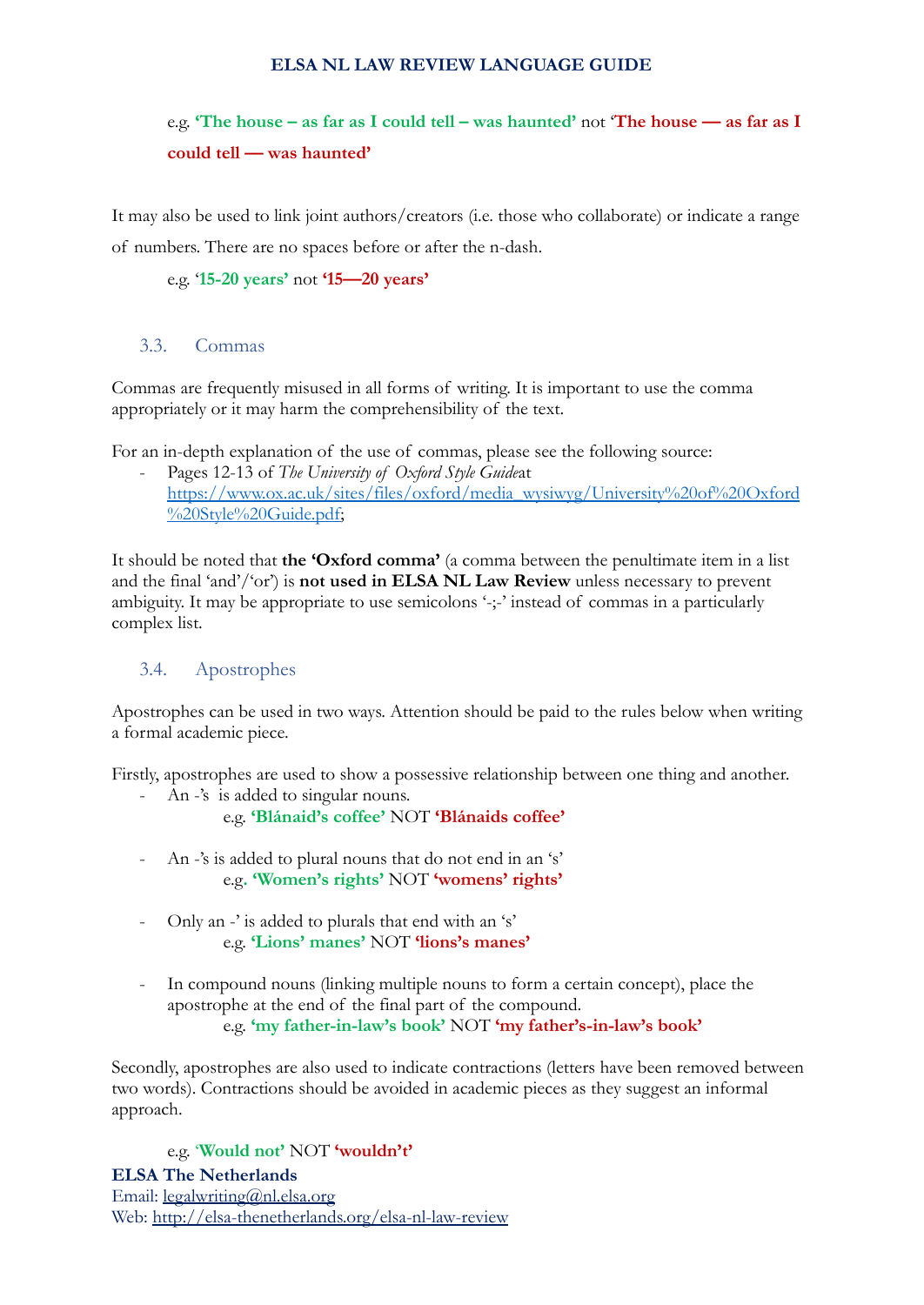#### e.g. '**Did not'** NOT **'didn't'**

## <span id="page-7-0"></span>4. Capitalisation

Capital letters should not be used with unnecessary enthusiasm. While rules may differ amongst languages, the following English capitalisation rules should be heeded.

- Capitalise the **first word of a sentence**.
- Capitalise **proper nouns** (e.g. people's names, cities, countries, languages, days, months etc.).
- Capitalise the first word of a quote if**the quote is a complete sentence** in its own right. e.g. **She said, 'How many ducks are in that field?'** NOT **She said, "how many ducks are in that field?"**
- Capitalise the **titles of institutions, organisationsand committees** in accordance with their official form.
- Capitalise most word in the **titles of books, moviesetc.** except for articles (a/an/the), prepositions (e.g. for, with) and conjunctions (e.g. but, and).

# <span id="page-7-1"></span>5. Abbreviations, contractions and acronyms

When using a somewhat unfamiliar acronym for the first time in your piece, write out the full term first, followed by the acronym in brackets. Henceforth, the acronym alone can be used. e.g. Raidió Teilifís Éireann (RTÉ)

### Acronyms with **up to five letters comprise all uppercase letters**.

e.g. NATO

Acronyms with **more than five letters begin with a capital** but all other letters are lowercase.

Exceptions may be seen if certain organisations prefer the use of all capitals.

e.g. Benelux (an example of an acronym that follows the general rule)

e.g. UNCTRAL (an example of an acronym that follows the exception)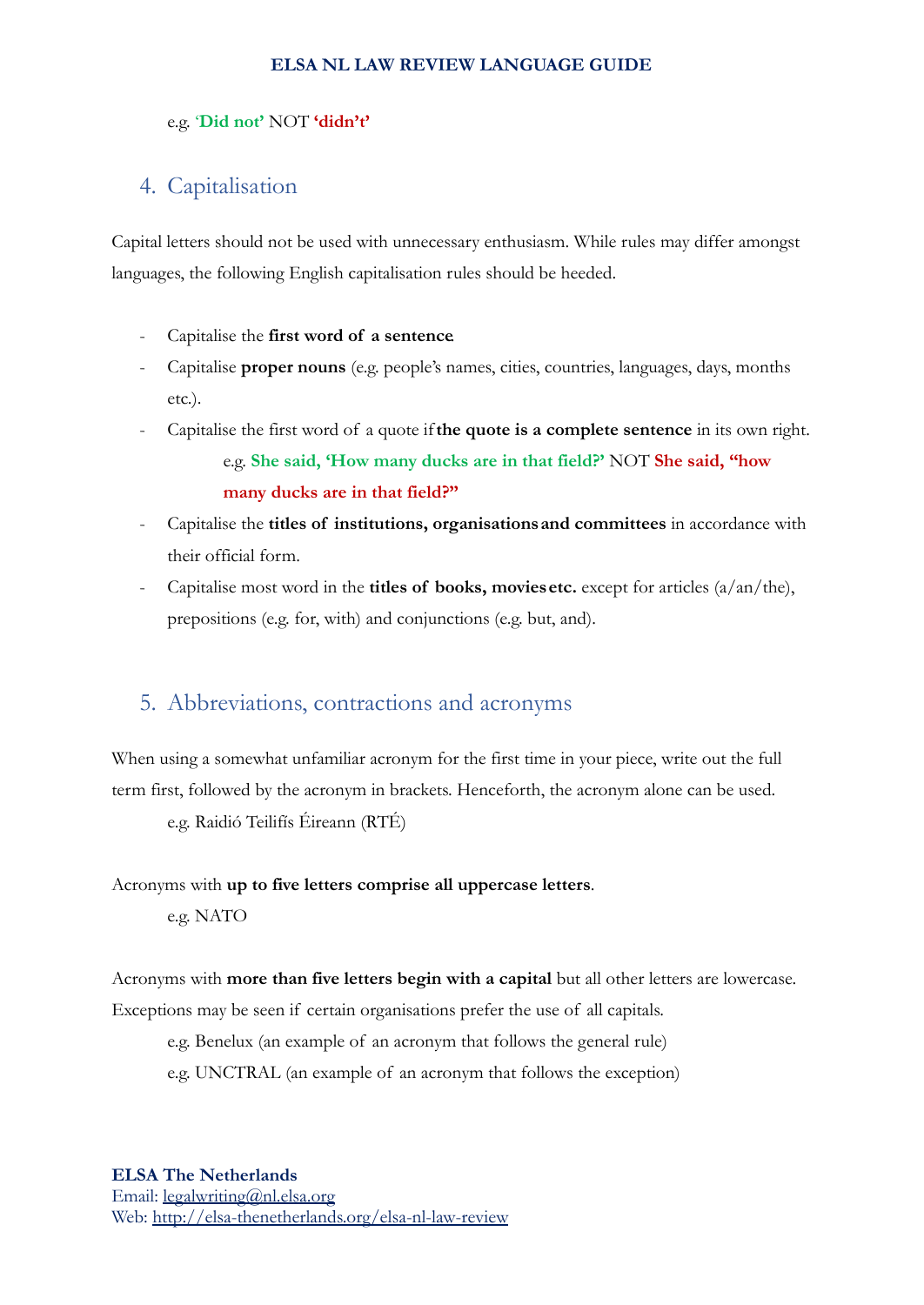### <span id="page-8-0"></span>6. Use of first person

When writing an academic piece, avoid use of first and second person whenever possible. The third person is more appropriate for the tone of the work.

e.g. **'This article aims to explore….'** NOT **'I aim to explore.'**

# <span id="page-8-1"></span>7. Italics

The following terms and phrases should be printed in italics:

- Titles of books, journals, newspapers, pamphlets etc.;
- Case names;
- Foreign words or phrases;<sup>8</sup>
- Words or phrases the author wishes to emphasise (to be used sparingly);
- Neologisms, but only the first time they are used in a text.

# <span id="page-8-2"></span>8. Numbers

Below are a number of rules that should be followed. In certain cases, there is some flexibility; however, the author should, of course, strive for consistent application throughout the text.

- **Spell out the numbers one to ten. Use figures for higher numbers**. e.g. **'Ten'** NOT **'10'** e.g. **'11'** NOT **'eleven'**
- **Hundreds and thousands may be spelled out in full or written in figures**, but a mixture should not be used.
	- e.g. **'800' or 'eight hundred'** NOT **'8 hundred'**
- **- Billions and trillions can be combined with figures.** e.g. **'17 billion'**

### <span id="page-8-3"></span>9. Dates

Dates can become a source of confusion if written using the incorrect format.

When using figures, dates must be written in the form day/month/year.

e.g. **20/10/1999** (20/October/1999)

- The day must come before the month.

e.g. **'20 October'** NOT **'October 20'**

Dates should not be preceded by "the" or followed by "-th"

<sup>&</sup>lt;sup>8</sup> This does not apply to common Latin abbreviations such as e.g., cf., i.e. **ELSA The Netherlands** Email: [legalwriting@nl.elsa.org](mailto:legalwriting@nl.elsa.org)

Web: <http://elsa-thenetherlands.org/elsa-nl-law-review>